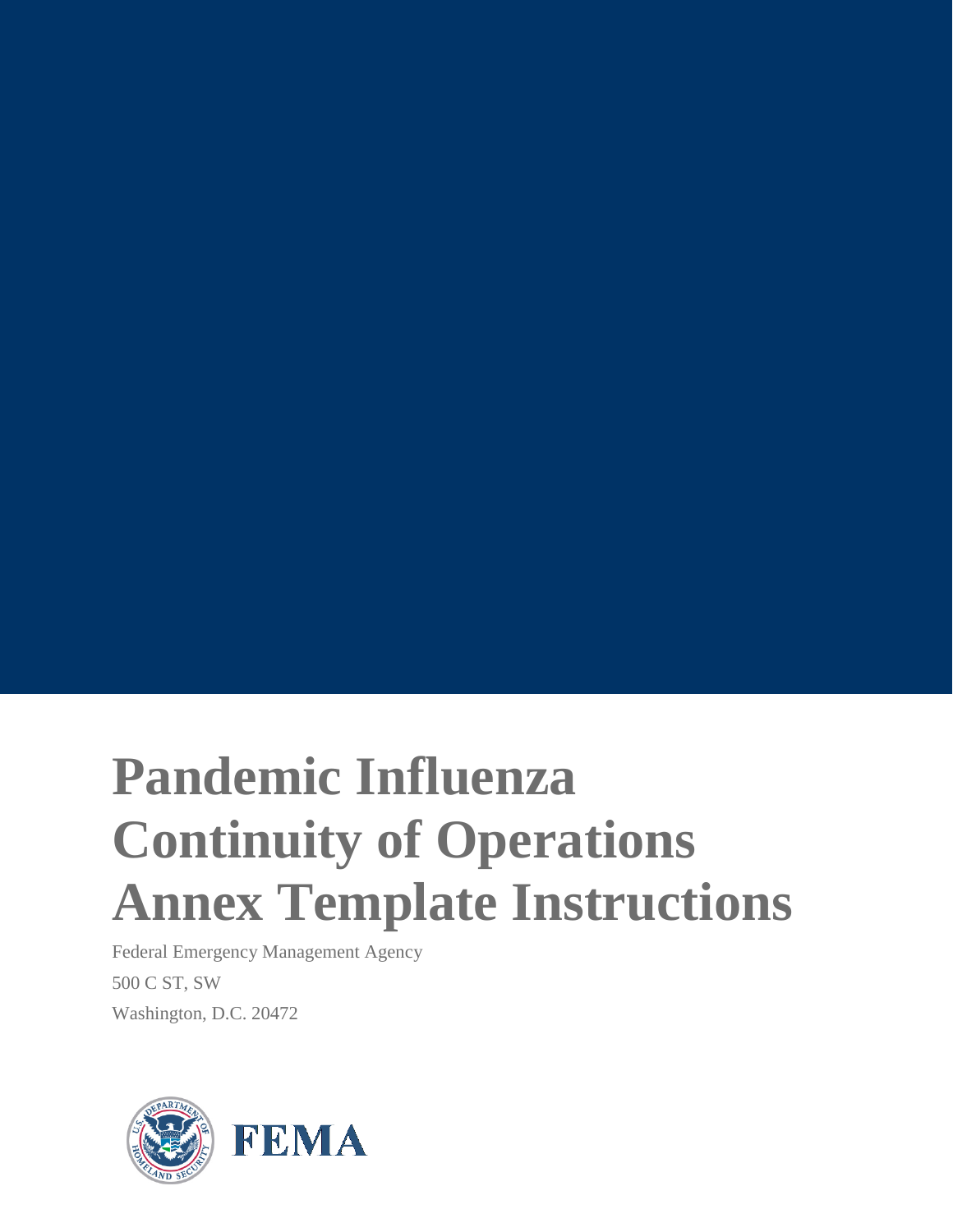# **GUIDE INSTRUCTIONS**

This template provides guidance to assist organizations in developing a Pandemic Influenza Continuity of Operations Plan or, if the organization already has a continuity plan, a Pandemic Influenza Annex. General guidance and sample information is provided for reference and organizations are encouraged to tailor Pandemic Influenza Continuity Plans to meet specific organizational needs and requirements.

The Federal Implementation Plan for the National Strategy for Pandemic Influenza acknowledges that an influenza pandemic will require specialized planning. To address this, FEMA's National Continuity Programs Directorate, has developed this template to assist organizations in incorporating pandemic influenza considerations into continuity planning.

The template contains all elements of a viable continuity plan and allows organizations to insert information as deemed appropriate. Sample text has been provided throughout this template and is *italicized* to aid in identification. Each section contains instructions about material that should be included. These instructions *in blue* should be deleted after section is updated. An electronic version of this template may be downloaded from the Federal Emergency Management Agency (FEMA) National Continuity Programs (NCP) Directorate website at the following address: [http://www.fema.gov/about/org/ncp/pan\\_inf.shtm](http://www.fema.gov/about/org/ncp/pan_inf.shtm)

Questions concerning this guide can be directed to:

National Continuity Programs Directorate Federal Emergency Management Agency 500 C Street, SW Washington, DC 20472 (202) 646 3754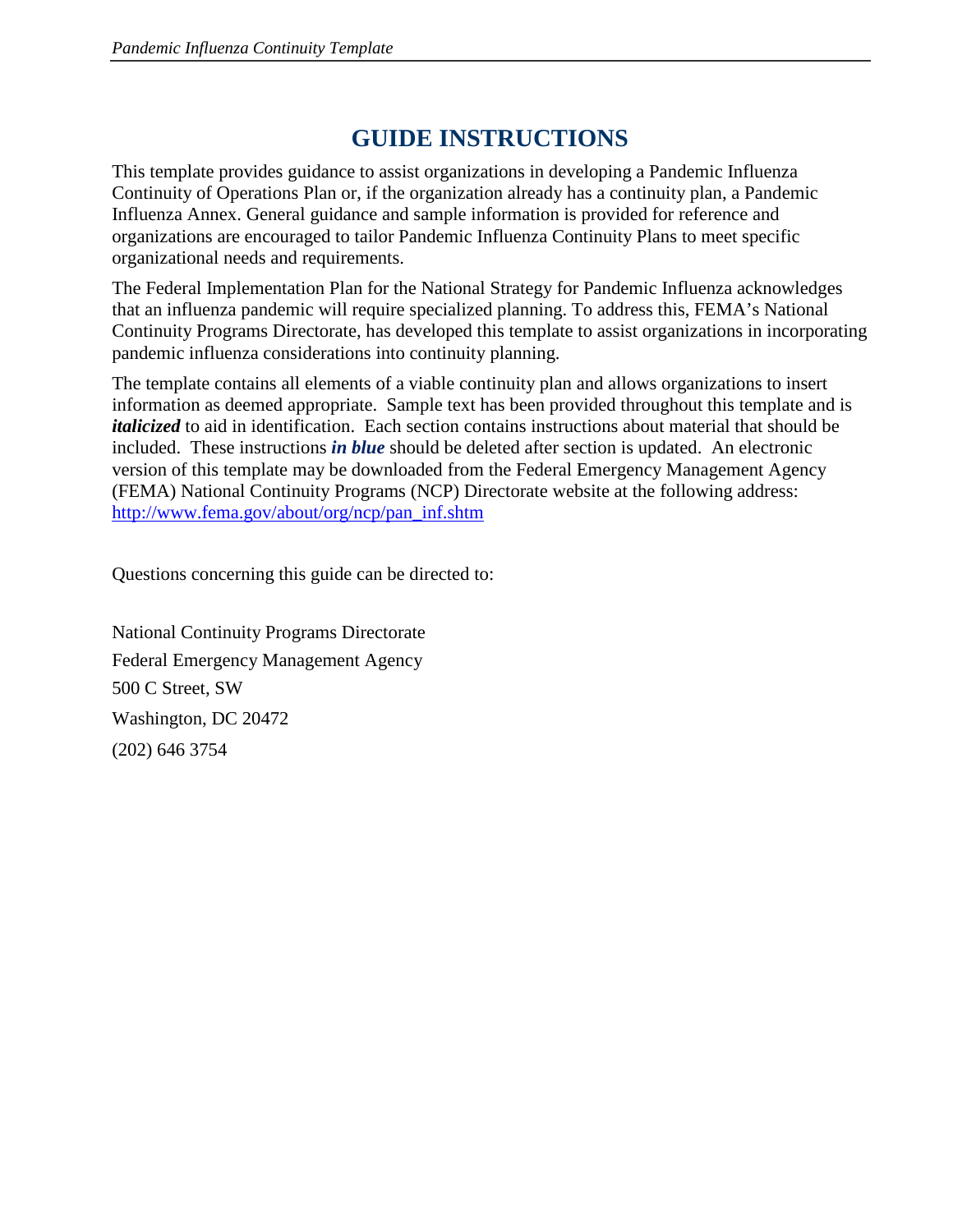# **TABLE OF CONTENTS**

| I.              |                                                                       |  |  |  |  |
|-----------------|-----------------------------------------------------------------------|--|--|--|--|
| II.             |                                                                       |  |  |  |  |
| III.            |                                                                       |  |  |  |  |
| IV.             |                                                                       |  |  |  |  |
| V.              |                                                                       |  |  |  |  |
| A.              |                                                                       |  |  |  |  |
| <b>B.</b>       |                                                                       |  |  |  |  |
|                 |                                                                       |  |  |  |  |
| A.              |                                                                       |  |  |  |  |
| <b>B.</b>       |                                                                       |  |  |  |  |
|                 | VII. ELEMENTS OF A VIABLE PANDEMIC INFLUENZA CONTINUITY CAPABILITY  6 |  |  |  |  |
| A.              |                                                                       |  |  |  |  |
| <b>B.</b>       |                                                                       |  |  |  |  |
| $\mathcal{C}$ . |                                                                       |  |  |  |  |
| D.              |                                                                       |  |  |  |  |
| E.              |                                                                       |  |  |  |  |
| F.              |                                                                       |  |  |  |  |
| G.              |                                                                       |  |  |  |  |
| H.              |                                                                       |  |  |  |  |
| $\mathbf{I}$ .  |                                                                       |  |  |  |  |
| J <sub>1</sub>  |                                                                       |  |  |  |  |
|                 |                                                                       |  |  |  |  |
|                 |                                                                       |  |  |  |  |
|                 |                                                                       |  |  |  |  |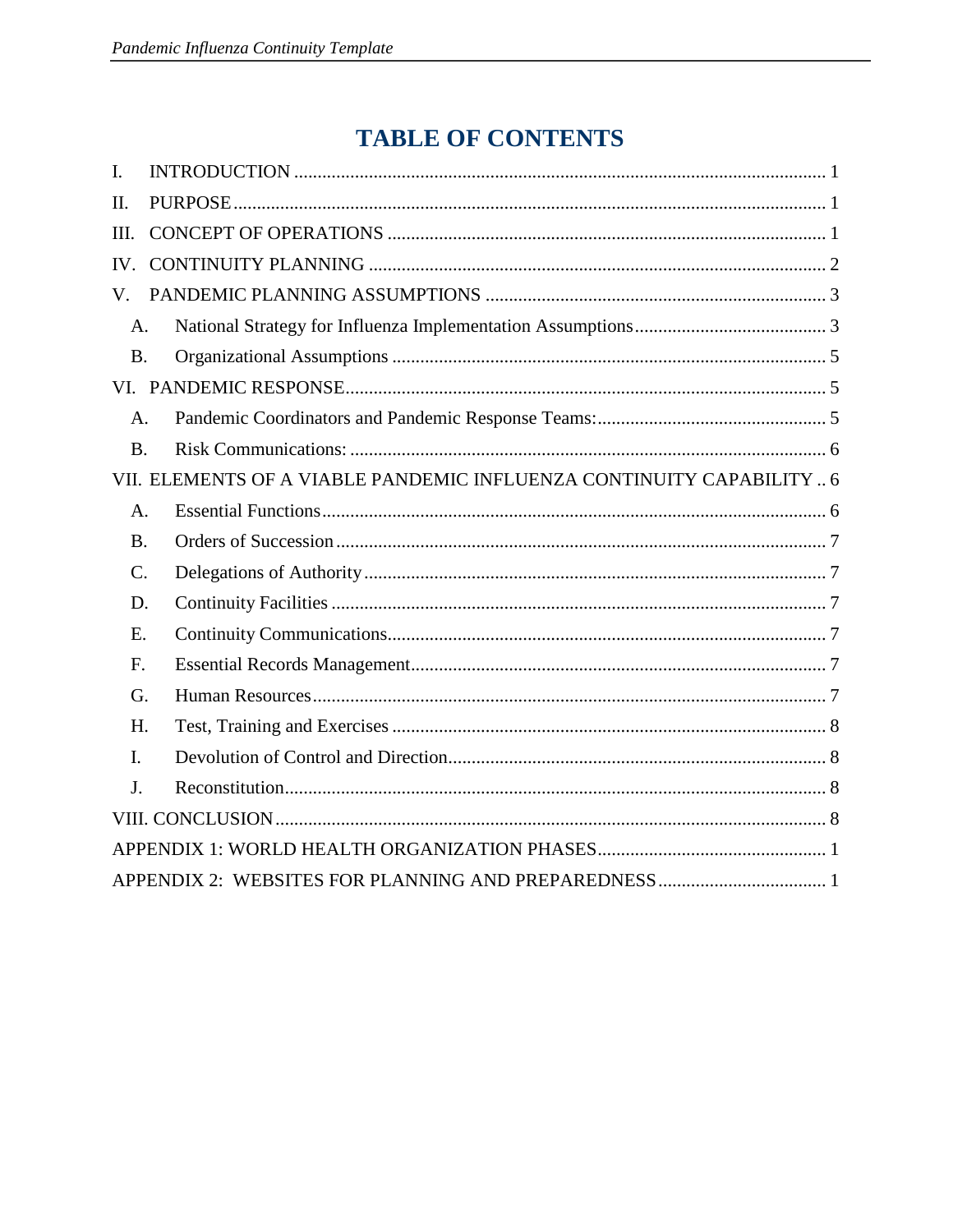# <span id="page-3-0"></span>**I. INTRODUCTION**

The introduction should briefly address continuity planning in general and the need for specialized planning which will enable the organization to effectively respond to an influenza pandemic.

#### (Sample Text)

*Organizations across the Nation perform essential functions and services that may be adversely affected in the event of a natural or man-made disaster. In such events, organizations should have continuity plans to assist in the continuance of their essential functions. Continuing to perform essential functions and provide essential services is vital to an organization's ability to remain a viable entity during times of increased threats from all hazards, manmade or natural. Since the threat to an organization's continuity of operations is great during a pandemic outbreak; it is important for organizations, in particular [insert organization name], to have a Pandemic Influenza Continuity of Operations plan (or annex) in place to ensure it can carry out its essential functions and services. While organizations may be forced to suspend some operations due to the severity of a pandemic outbreak, an effective Continuity of Operations Plan can assist an organization in its efforts to remain operational, as well as strengthen the ability to resume operations.*

# <span id="page-3-1"></span>**II. PURPOSE**

The purpose statement should address the uniqueness of the Pandemic Influenza Continuity of Operations plan (or annex) by addressing the key elements of a viable continuity of operations plan while employing strategies to mitigate the specific threat posed by pandemic influenza.

#### (Sample Text)

*This plan/annex provides guidance to [insert organization name] and may serve as the plan for maintaining essential functions and services during an influenza pandemic. This guidance/annex neither replaces nor supersedes any current, approved [insert organization name] continuity plan; rather it supplements it, bridging the gap between the traditional, all-hazards continuity planning and the specialized continuity planning required for a pandemic by addressing additional considerations, challenges, and elements specific to the dynamic nature of a pandemic.* 

*This guidance/annex stresses that essential functions can be maintained during a pandemic outbreak through mitigation strategies, such as social distancing, increased hygiene, the vaccination of employees and their families, and similar approaches. Influenza may not, in itself, require a traditional continuity response, such as partial or full relocation of the organization's essential functions, although this response may be concurrently necessary due to other circumstances.* 

# <span id="page-3-2"></span>**III. CONCEPT OF OPERATIONS**

*The concept of operations section should outline the procedures for monitoring an approaching pandemic, distributing informational materials to employees, enacting pre-pandemic mitigation strategies, as well as the decision-making process leading to implementation of the full Pandemic Influenza Continuity of Operations Plan (or annex) practices. The concept of operations section should also include those essential functions or services of the organization which will be continued and a description of how they will be carried out during the pandemic outbreak.*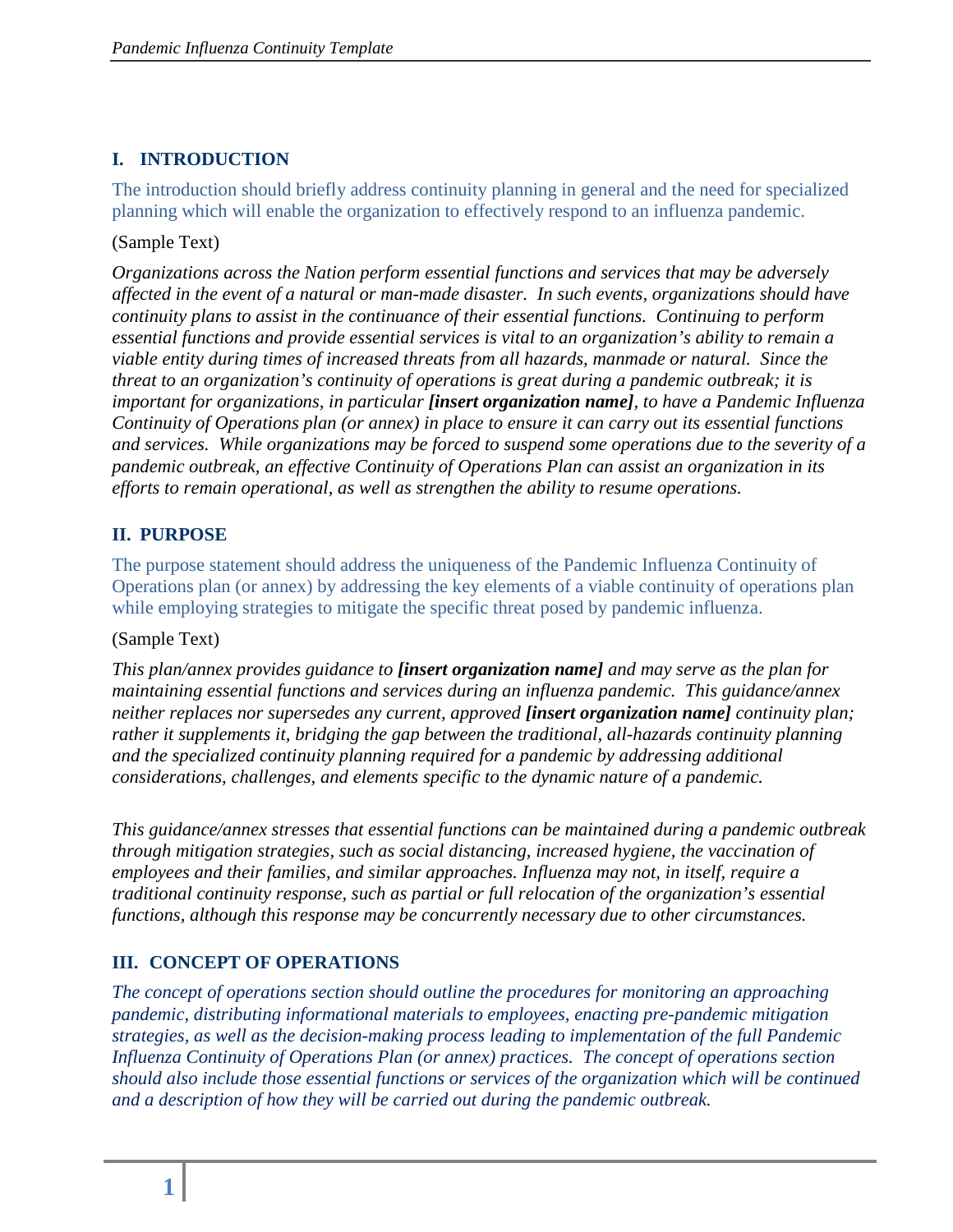*The concept of operations section should state the organization's mission for continuity during a pandemic.* 

*Use realistic examples to illustrate various plan activation scenarios which can guide decisions on when to initiate the plan and how long to keep it in effect. Include scenarios for the return to normal operations.* 

*A D/A may choose to activate its continuity facility to achieve social distancing of personnel required to perform its mission essential functions on site. Other D/As may be able to achieve social distancing through telework and may not have to activate their continuity facility. If a local or regional area is particularly affected by the pandemic the organization may choose to devolve their mission essential functions for a period of time until employees are able to resume their normal duties.* 

#### *(Sample Text)*

*The [insert organization name] will monitor the severity of the pandemic and establish continuity activation triggers to address the unique nature of the pandemic threat. The Pandemic Influenza Continuity Plan will be implemented as needed to support the continued performance of essential functions. This plan is to be read in conjunction with the (Insert organization name) Headquarters Continuity of Operations (COOP) Plan, as appropriate. It supplements the COOP plan by addressing considerations and elements specific to pandemic events and emerging infectious diseases.*

#### <span id="page-4-0"></span>**IV. CONTINUITY PLANNING**

*Organizations must develop operational plans to provide and implement selected mitigation, prevention, protection, or control measures, to decrease the threat of and impact from identified risks, to include pandemic. Organizations must conduct an analysis of the remaining risk based on implemented measures. In accordance with Federal Continuity Directive 1, Federal Executive Branch Continuity Programs and Requirements, October 2012, continuity pandemic plans/guidance should address the following:*

- *Identification of appropriate mitigation and protective measures, to include measures necessary during a pandemic influenza;*
- *An operational plan to provide and implement selected mitigation, prevention, protection, or control measures, to include those necessary during a pandemic; and*
- *For those essential functions that employees must conduct onsite, organizations must classify jobs by exposure risk level to pandemic influenza. Organizations must notify these employees that they are expected to work onsite during an influenza pandemic.*

#### *(Sample text)*

*All organization personnel are to be informed regarding protective actions and/or modifications related to this plan. Messaging and risk communications during an emerging infectious disease or pandemic will be conducted by (insert name). Guidance and instructions on established infection control measures such as social distancing, personnel protective equipment and telework polices are provided by (insert name) to assist in limiting the spread of influenza at the primary and alternate worksite.*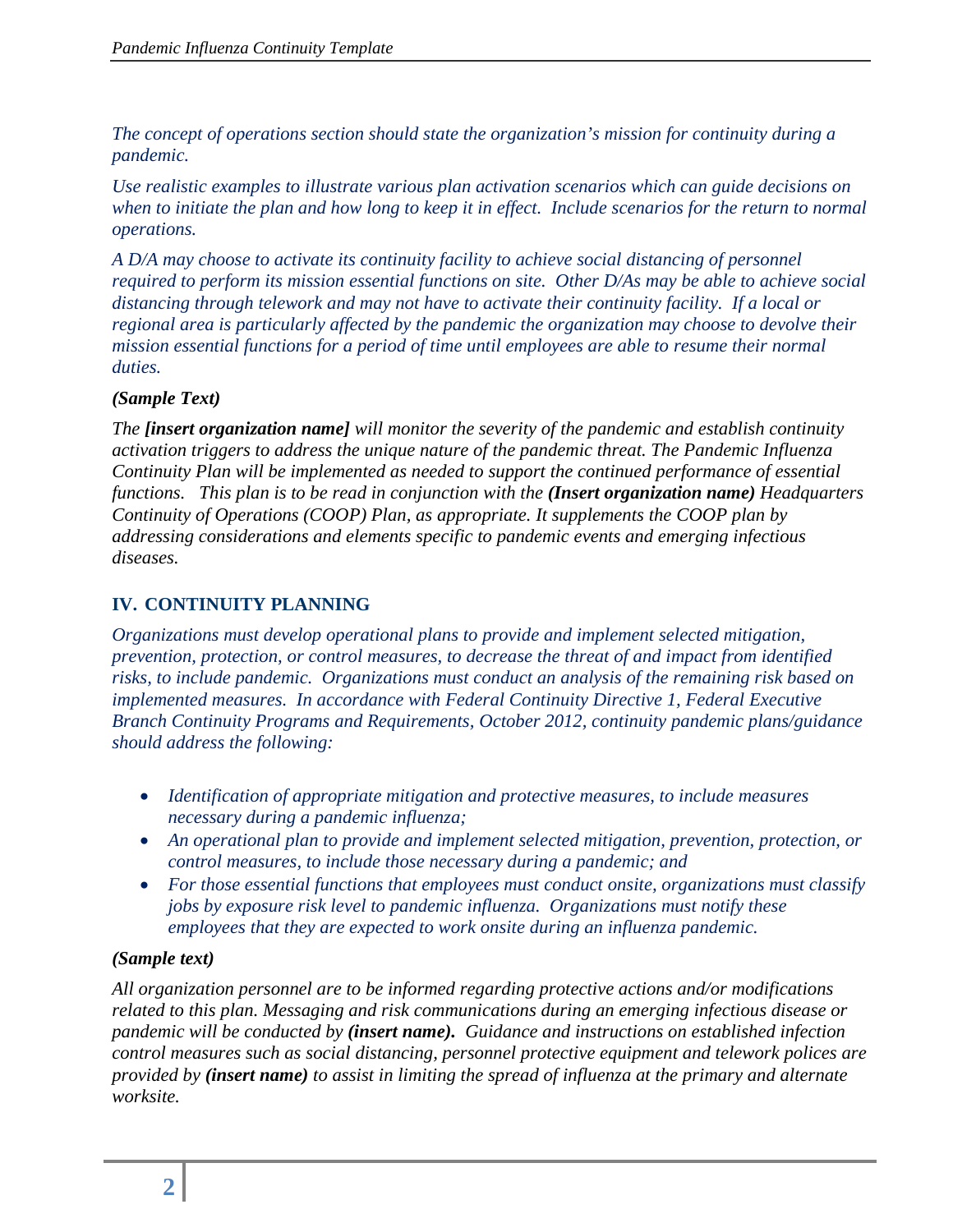*Within the workplace, social distancing measures could take the form of: modifying the frequency and type of face-to-face employee encounters (e.g., placing moratoriums on hand-shaking, substituting teleconferences for face-to-face meetings, staggering breaks, posting infection control guidelines); establishing flexible work hours or worksite, (e.g., telecommuting); promoting social distancing between employees and customers to maintain three-feet spatial separation between individuals; and implementing strategies that request and enable employees with influenza to stay home at the first sign of symptoms.*

*Organizations are encouraged to communicate with their employees, particularly any who are in harm's way. The messages should follow the (Insert Senior Leader Title) message, should echo that message's themes, and should be in the same voice employees' associate with their leader.*

*Frequent, daily contact is important to keep employees informed about developments in the organization's response, impacts on the workforce, and to reassure employees that the organization is continuing to function as usual.*

*Planners and pandemic response teams should include deliberate methods to measure, monitor, and adjust actions to changing conditions and improved protection strategies.*

- *Implement a formal worker and workplace protection strategy with metrics for assessing worker conformance and workplace cleanliness.*
- *Monitor and periodically test protection methods.*
- *Track and implement changes in approved or recommended protection measures.*
- *Pre-position material and equipment onsite.*
- *Ensure essential personnel are at the primary worksite.*
- *Reaffirm that essential suppliers have their material and personnel on-hand and are able to respond and support as planned.*
- *Coordinate with local public health and emergency response points of contact to ensure open, adequate communications.*

*Component-specific risk assessments that identify actual control band designations for all personnel and/ or positions will be conducted initially and periodically thereafter for each participating organization by the (insert name) office in coordination with a component POC. These assessments are kept as part of each component's specific action plan documentation.*

*D/As are encouraged to add their component specific plan and procedures on their selected mitigation, prevention, protection, or control measures, to include those necessary during a pandemic*

# <span id="page-5-0"></span>**V. PANDEMIC PLANNING ASSUMPTIONS**

The Assumptions section should address the *overarching* planning assumptions that were used in developing the organizations Pandemic Influenza Continuity of Operations Plan such as those provided in the *National Strategy for Pandemic Influenza Implementation Plan*. It should also identify any specific planning assumptions identified by the organization's State and/or local jurisdiction.

# <span id="page-5-1"></span>*A. NATIONAL STRATEGY FOR INFLUENZA IMPLEMENTATION ASSUMPTIONS*

*(Sample text)*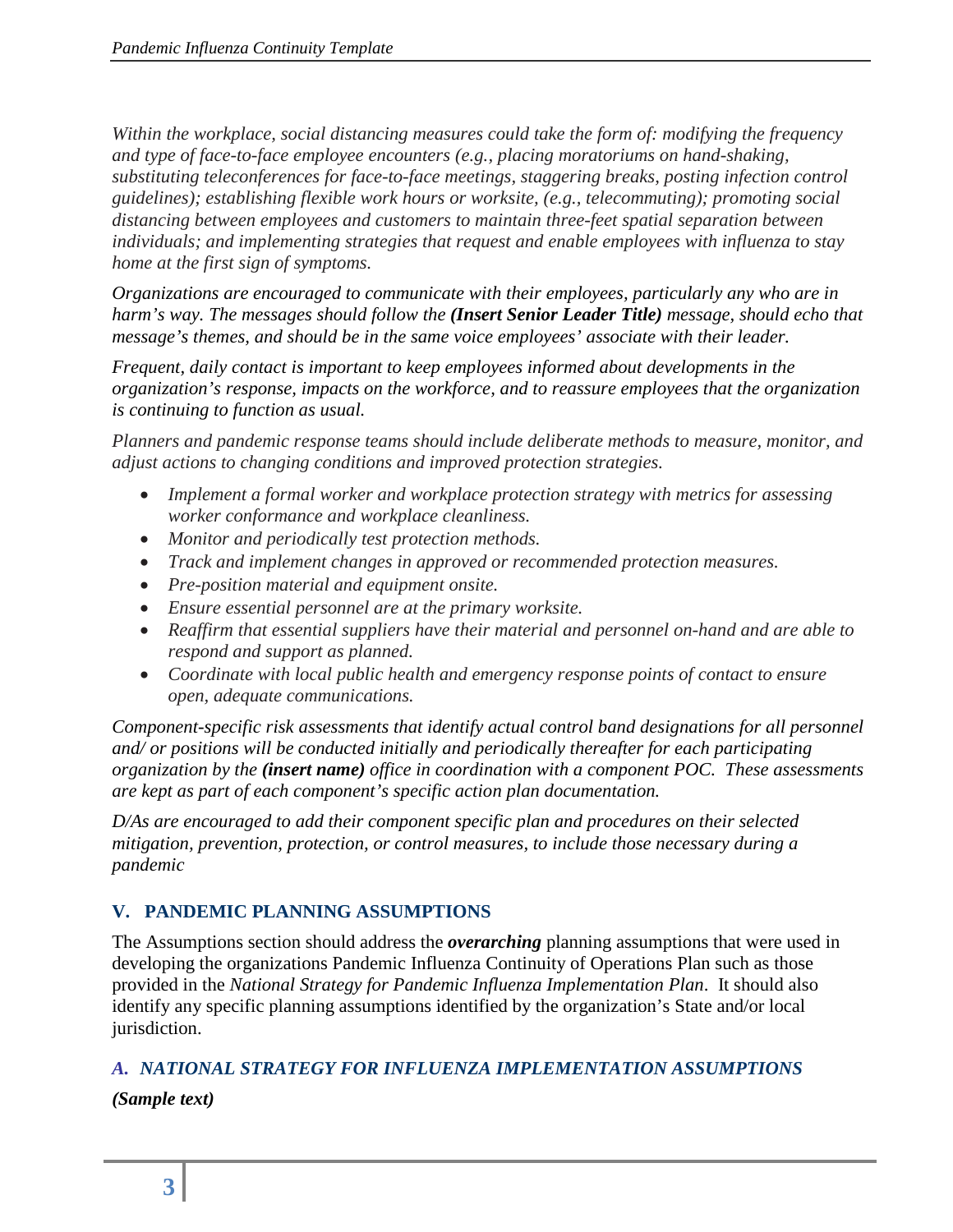- *Susceptibility to the pandemic influenza virus will be universal.*
- *Efficient and sustained person-to-person transmission signals an imminent pandemic.*
- *The clinical disease attack rate will likely be 30 percent or higher in the overall population during the pandemic. Illness rates will be highest among school-aged children (about 40 percent) and decline with age. Among working adults, an average of 20 percent will become ill during a community outbreak.*
- *Some persons will become infected but not develop clinically significant symptoms. Asymptomatic or minimally symptomatic individuals can transmit infection and develop immunity to subsequent infection.*
- *While the number of patients seeking medical care cannot be predicted with certainty, in previous pandemic about half of those who become ill sought care. With the availability of effective antiviral drugs for treatment, this proportion may be higher in the next pandemic.*
- *Rates of serious illness, hospitalization, and deaths will depend on the virulence of the pandemic virus and differ by an order of magnitude between more and less severe scenarios. Risk groups for severe and fatal infection cannot be predicted with certainty but are likely to include infants, the elderly, pregnant women, and persons with chronic or immunosuppressive medical conditions.*
- *Rates of absenteeism will depend on the severity of the pandemic. In a severe pandemic, absenteeism attributable to illness, the need to care for ill family members and fear of infection may reach 40 percent during the peak weeks of a community outbreak, with lower rates of absenteeism during the weeks before and after the peak. Certain public health measures (closing organizations, quarantining household contacts of infected individuals, "snow days") are likely to increase rates of absenteeism.*
- *The typical incubation period (interval between infection and onset of symptoms) for influenza is approximately two days.*
- *Persons who become ill may shed virus and can transmit infection for up to one day before the onset of symptoms. Viral shedding and the risk of transmission will be greatest during the first two days of illness. Children usually shed the greatest amount of virus and therefore are likely to post the greatest risk for transmission.*
- *On average, infected persons will transmit infection to approximately two other people.*
- A pandemic outbreak in any given community will last about six to eight weeks for each wave *of the pandemic.*
- *Multiple waves (periods during which community outbreaks occur across the country) of illness could occur with each wave lasting two-three months. Historically, the largest waves have occurred in the fall and winter, but the seasonality of a pandemic cannot be predicted with certainty.*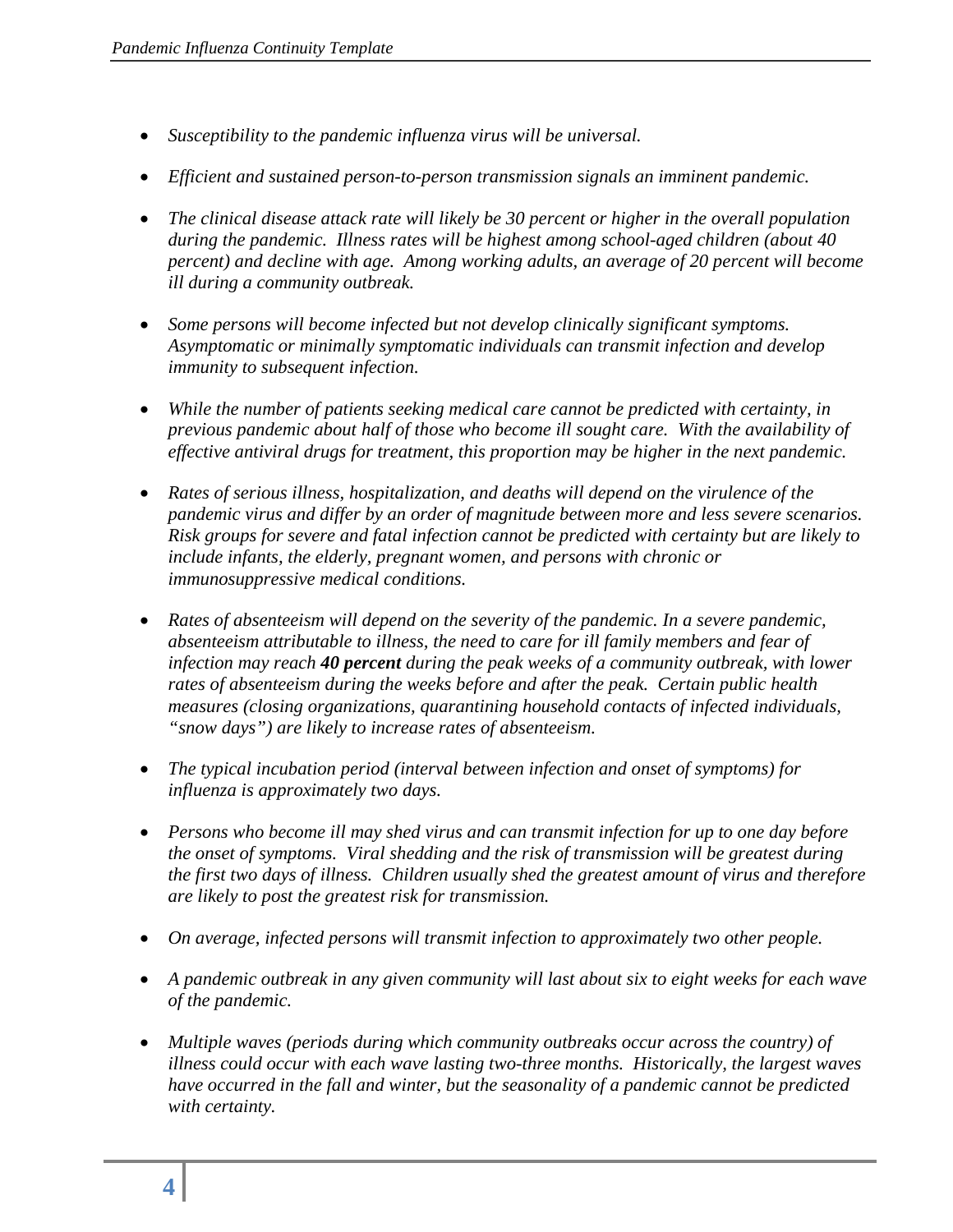#### <span id="page-7-0"></span>*B. ORGANIZATIONAL ASSUMPTIONS*

#### *(Sample Text)*

- *Organizations will be provided with guidance and/or direction by Federal, State, local and/or Tribal governments regarding current influenza pandemic status in its area.*
- *Organizations will have actionable plans and procedures to assist in the ability to remain operational during a pandemic. Plans and procedures may include social distancing protocols, personal protection equipment (PPE), and temporary suspension of some nonessential activities.*
- *Insert organization name]* has a viable Agency-wide continuity capability, a *finsert organization name] HQ COOP Plan and each [insert organization name] component has a COOP Implementation Plan.*
- *[Insert organization name] will review its continuity communications programs to ensure they are fully capable of supporting pandemic and other related emergencies, and give full consideration to supporting social distancing operations, including telework and other virtual office options.*
- *[Insert organization name] -controlled buildings will be accessible, but right of entry may be limited.*
- *[Insert organization name] may deploy to its alternate facilities.*
- *During a COOP event, [insert organization name] may make its alternate facilities available for staff to implement social distancing protocols.*
- *Essential functions, operations, and support requirements will continue to be people dependent. However, human interactions may be remote or virtual, resulting in the employment of appropriate teleworking and other approved social distancing protocols.*
- *Travel restrictions, such as limitations on mass transit, implemented at the Federal, State, tribal, territorial, and local levels may affect the ability of some staff to report to work.*
- *Additional funding will be budgeted for the acquisition of additional equipment required for a possible surge in teleworking capabilities.*

# <span id="page-7-1"></span>**VI.PANDEMIC RESPONSE**

# <span id="page-7-2"></span>*A. PANDEMIC COORDINATORS AND PANDEMIC RESPONSE TEAMS:*

The *[insert organization name]* Pandemic Influenza Coordinator will oversee a Pandemic Response Team (PRT) to anticipate the impacts of a pandemic on *[insert organization name]* and to assist with developing strategies to manage the effects of an influenza outbreak. The *[insert organization name]* Administrator/Secretary has been designated as the Agency Pandemic Influenza Coordinator who will work with a team of advisors from *[insert organization name]*.

Each organization will identify and designate a Pandemic Continuity Coordinator and componentlevel PRT, with representatives of all relevant stakeholders, to support the Pandemic Continuity Coordinator. *[insert organization name]* has designated the **[insert name of responsible office]** as the HQ Pandemic Influenza Continuity Coordinator. Each organization's Pandemic Continuity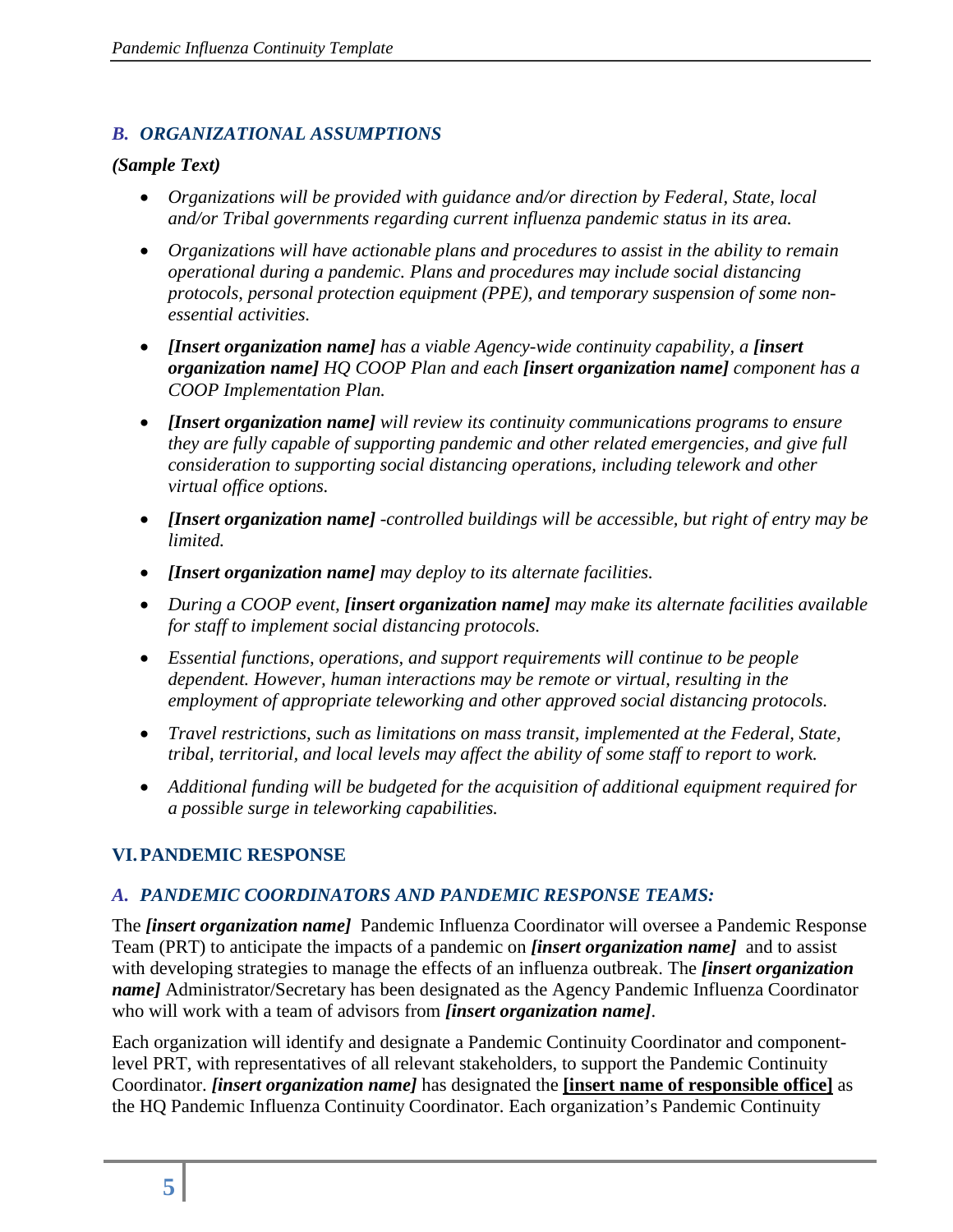Coordinator should work closely with the component's COOP Program Manager. The COOP Program Manager will also serve as a member of the component-level's PRT if he or she is not already designated as the Pandemic Continuity Coordinator.

The *[insert organization name]* is comprised of the following: *[Sample team composition, add team members below]*

- *1. Office of Administrator/Secretary;*
- *2. Support Services and Facilities Management Division;*
- *3. Occupational Safety, Health, and Environment;*
- *4. Office of the Chief Component Human Capital Officer;*
- *5. Office of the Chief Information Officer;*
- *6. Office of the Chief Financial Officer;*
- *7. Office of the Chief Counsel;*

# <span id="page-8-0"></span>*B. RISK COMMUNICATIONS:*

*[Insert organization name]* will develop influenza pandemic risk communications procedures for communicating with all internal and external stakeholders. This includes the use of existing notification rosters with names and telephone numbers for Emergency Relocation Group (ERG) personnel and non-ERG personnel. These rosters are maintained and updated by the COOP points of contact (POC) and posted in the [*annotate where ERG Rosters are posted]* database. Hardcopies are maintained at the *[annotate where hard copies are stored].*

#### *{Insert process on alert and notification for notification to ERG members and staff.]*

# <span id="page-8-1"></span>**VII. ELEMENTS OF A VIABLE PANDEMIC INFLUENZA CONTINUITY CAPABILITY**

*The Elements of a Viable Continuity Capability section should address the 10 traditional elements of continuity within the context of a pandemic influenza outbreak. If this document is an annex to an existing plan, reference the applicable sections of the core document and highlight any differences in responding to a pandemic outbreak when compared to responses to other, more physically destructive hazards, such as tornados, hurricanes, floods, and fires. Drawing parallels to responses, as applicable, may also be helpful. A D/A may choose to implement different strategies to maintain the performance of mission essential functions. These strategies are not required to be used during a pandemic but could help the D/A maintain its overall capability.*

#### <span id="page-8-2"></span>*(Sample text is included for all 10 elements)*

#### *A. ESSENTIAL FUNCTIONS*

*Given the expected duration and potential multiple waves of pandemic outbreaks, organizations must review the process involved in carrying out essential functions and services in order to develop plans that mitigate the effects of the pandemic while simultaneously allowing the continuation of operations which support essential functions. [insert organization name] has identified essential*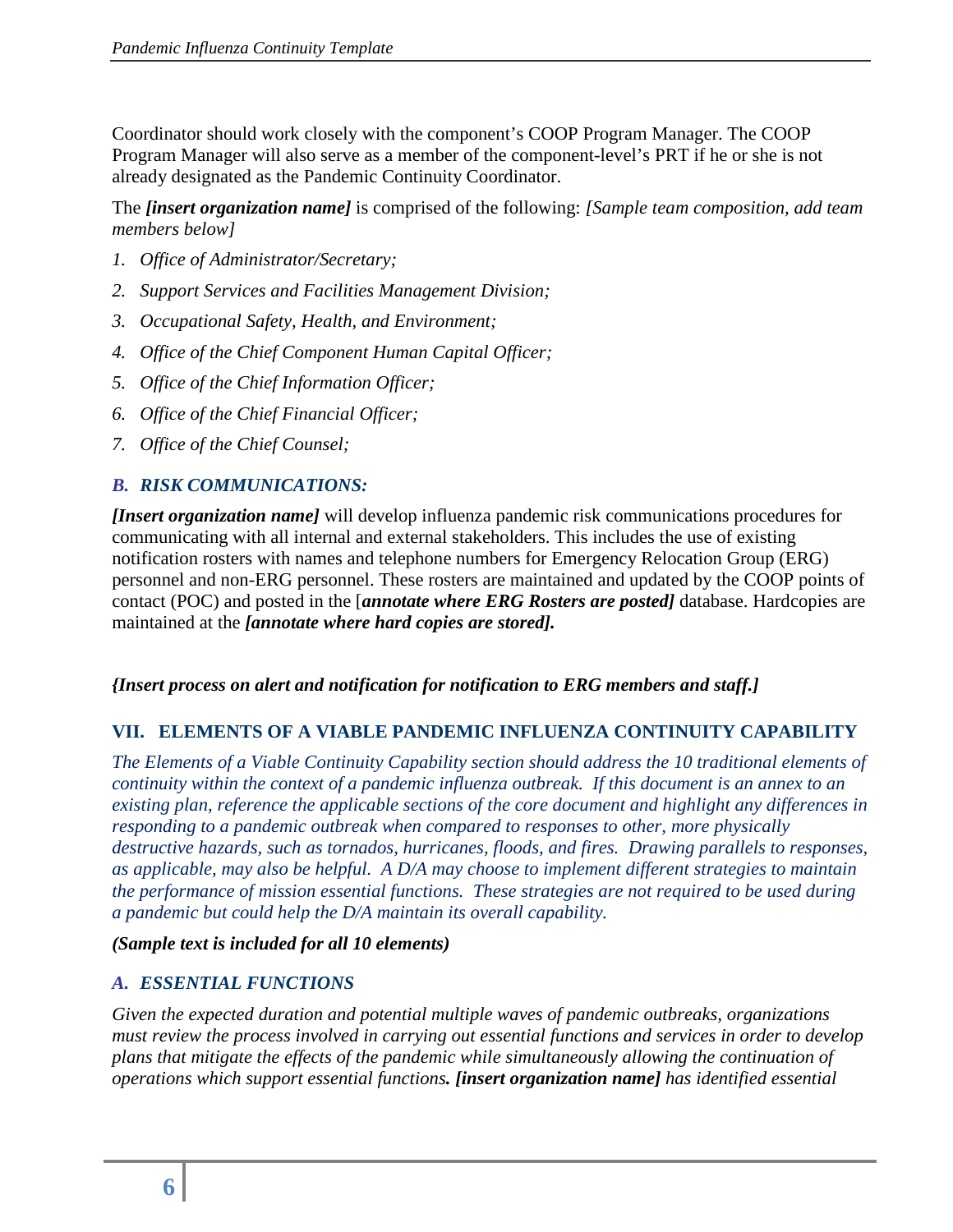*functions and services needed to sustain its mission and operations during a pandemic. [insert organization name] Essential Functions are placed here.*

# <span id="page-9-0"></span>*B. ORDERS OF SUCCESSION*

*Since influenza pandemic may affect regions of the United States differently in terms of timing, severity, and duration, [insert organization name] has identified orders of succession that are at least three deep per position while considering dispersing successors to various geographically separated locations, as appropriate. The [insert organization name] Orders of Succession are placed here.*

# <span id="page-9-1"></span>*C. DELEGATIONS OF AUTHORITY*

*At the height of a pandemic wave, absenteeism maybe significant, as such, [insert organization name] has established delegations of authority that are at least three deep to take into account the expected rate of absenteeism and regional nature of the outbreak to help assure continuity of operations over an extended time period. The [insert organization name] Delegations of Authority for the senior leadership and ERG members (as appropriate) are placed here.* 

# <span id="page-9-2"></span>*D. CONTINUITY FACILITIES*

*The traditional use of continuity facilities to maintain essential functions and services may not be a viable option during a pandemic. Rather, safe work practices, which include social distancing and transmission interventions, reduce the likelihood of contacts with other people that could lead to disease transmission. [insert organization name] has developed preventative practices such as social distancing procedures, hygiene etiquette, and cancellation of organizations non-essential activities to reduce the spread of the pandemic. Plans have also been established to relocate to an alternate facility, if applicable. The [insert organization name] Continuity Facilities are placed here.*

# <span id="page-9-3"></span>*E. CONTINUITY COMMUNICATIONS*

*According to the National Strategy Implementation Guidance, workplace risk can be minimized through implementation of systems and technologies that facilitate communication without personto-person contact. [insert organization name] has identified communication systems needed to perform essential functions. The [insert organization name] Continuity Communications plan for pandemic influenza is placed here.* 

#### <span id="page-9-4"></span>*F. ESSENTIAL RECORDS MANAGEMENT*

*[insert organization name] shall identify, protect, and ensure the ready availability of electronic and hardcopy documents, references, records, and information systems needed to support essential functions during a pandemic outbreak. [insert organization name] has identified systems, databases, and files that are needed to ensure essential functions remain operational. The [insert organization name] Essential Records plan for pandemic influenza is placed here.* 

# <span id="page-9-5"></span>*G. HUMAN RESOURCES*

*Although a pandemic influenza outbreak may not directly affect the physical infrastructure of an organization, a pandemic will ultimately threaten all operations by its impact on an organization's*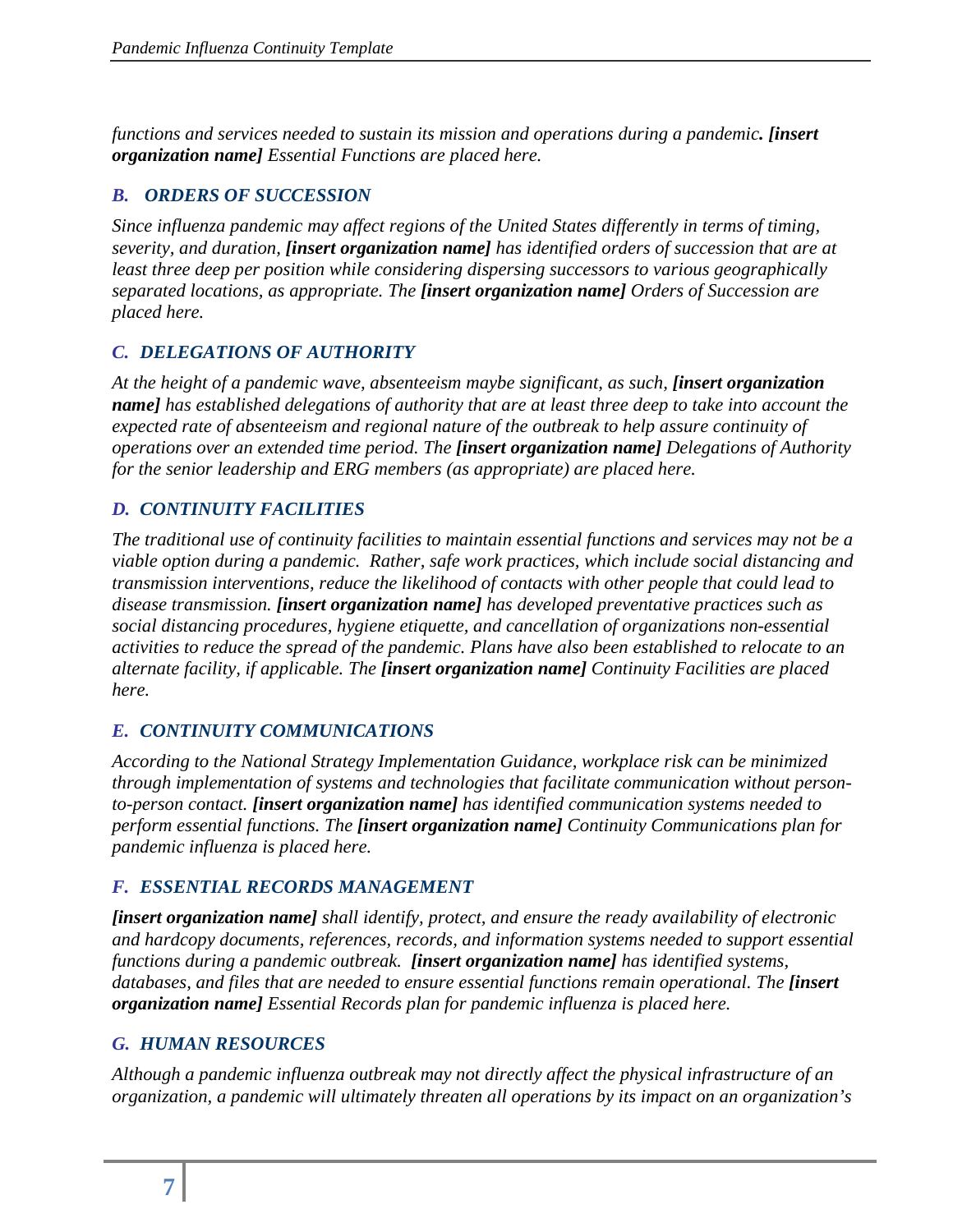*human resources. The health threat to personnel is the primary threat to maintaining essential functions and services during a pandemic outbreak. [insert organization name] has established plans to protect the entire employee population and their families, with additional guidance for key personnel, ERG members, and other essential personnel, should a pandemic influenza outbreak occur. The [insert organization name] Human Resource plan is placed here.* 

# <span id="page-10-0"></span>*H. TEST, TRAINING AND EXERCISES*

*Testing, training, and exercising are essential to assessing, demonstrating, and improving an organization's ability to maintain its essential functions and services. The organization conducts annual tests, training, and exercises to ensure sustainable social distancing techniques, and to assess the impacts of reduced staff on the performance of essential functions. The organization conducts continuity exercises to examine the impacts of pandemic influenza on performing essential functions, and to familiarize personnel with their responsibilities. The organization has identified resources and trained continuity personnel, needed to perform essential functions. The [insert organization name] continuity test, training and exercise plan is placed here.* 

#### <span id="page-10-1"></span>*I. DEVOLUTION OF CONTROL AND DIRECTION*

*Devolution is the process of transferring operational control of one or more essential functions to a pre-determined responsible party or parties. Pandemic outbreaks will occur at different times, have variable durations, and may differ in the severity; therefore, full or partial devolution of essential functions may be necessary to continue essential functions and services. [insert organization name] has established plans and procedures for devolution, which identifies how it will transfer operations, if pandemic influenza renders leadership and essential staff incapable or unavailable. The [insert organization name] Devolution of Control and Direction plan for pandemic influenza is here.* 

#### <span id="page-10-2"></span>*J. RECONSTITUTION*

*Reconstitution is the process whereby an organization has regained the capability and physical resources necessary to return to normal (pre-disaster) operations. The objective during reconstitution is to effectively manage, control, and, with safety in mind, expedite the return to normal operations. The [insert organization name] has developed reconstitution plans and procedures, in conjunction with local public health authorities, to ensure facilities/buildings are safe to return. The organization's reconstitution plan should consider the possibility that not all employees may be able to return to work at the time of reconstitution and that it may be necessary to hire temporary or permanent workers in order to complete the reconstitution process. The [insert organization name] Reconstitution plan for pandemic influenza is placed here.* 

#### <span id="page-10-3"></span>**VIII. CONCLUSION**

*The Conclusion section should revisit the need to address the specialized planning required to respond to an influenza pandemic and summarize the overall purpose of the Pandemic Influenza Continuity Plan.* 

#### *(Sample Text)*

*Maintaining [insert organization name] essential functions and services in the event of pandemic influenza requires additional considerations beyond traditional continuity planning. Unlike other hazards that necessitate the relocation of staff performing essential functions to an alternate*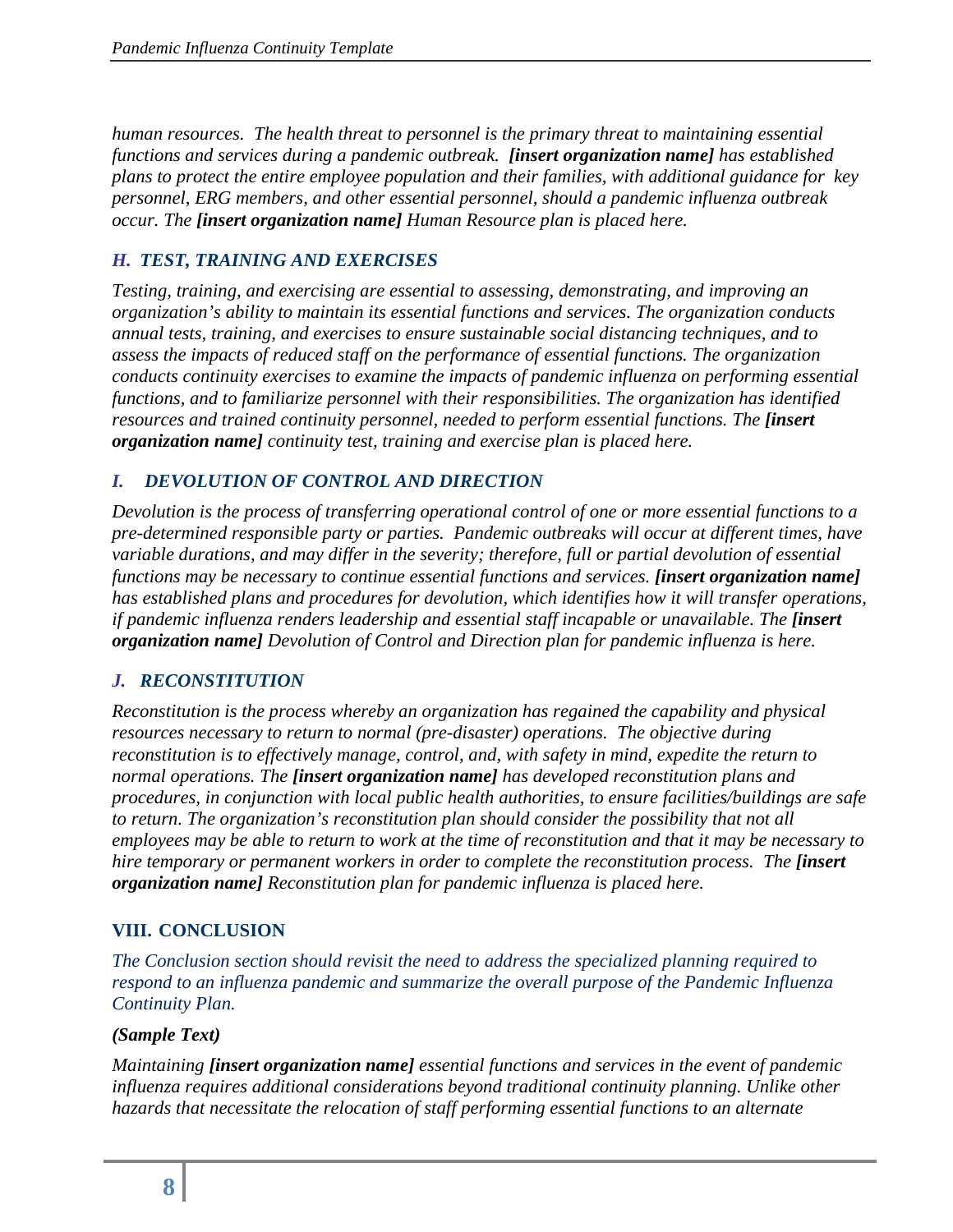*operating facility, an influenza pandemic may not directly affect the physical infrastructure of the organization. As such, a traditional "continuity activation" may not be required during a pandemic influenza outbreak. However, a pandemic outbreak threatens an organization's human resources by removing essential personnel from the workplace for extended periods of time. Accordingly, the [insert organization name] continuity plan addresses the threat of a pandemic influenza outbreak. Continuity Plans for maintaining essential functions and services in a pandemic influenza should include implementing procedures such as social distancing, infection control, personal hygiene, and cross-training (to ease personnel absenteeism in a critical skill set). Protecting the health and safety of key personnel, ERG members, and other essential personnel must be the focused goal of the organization in order to enable the organizations to continue to operate effectively and to perform essential functions and provide essential services during a pandemic outbreak.*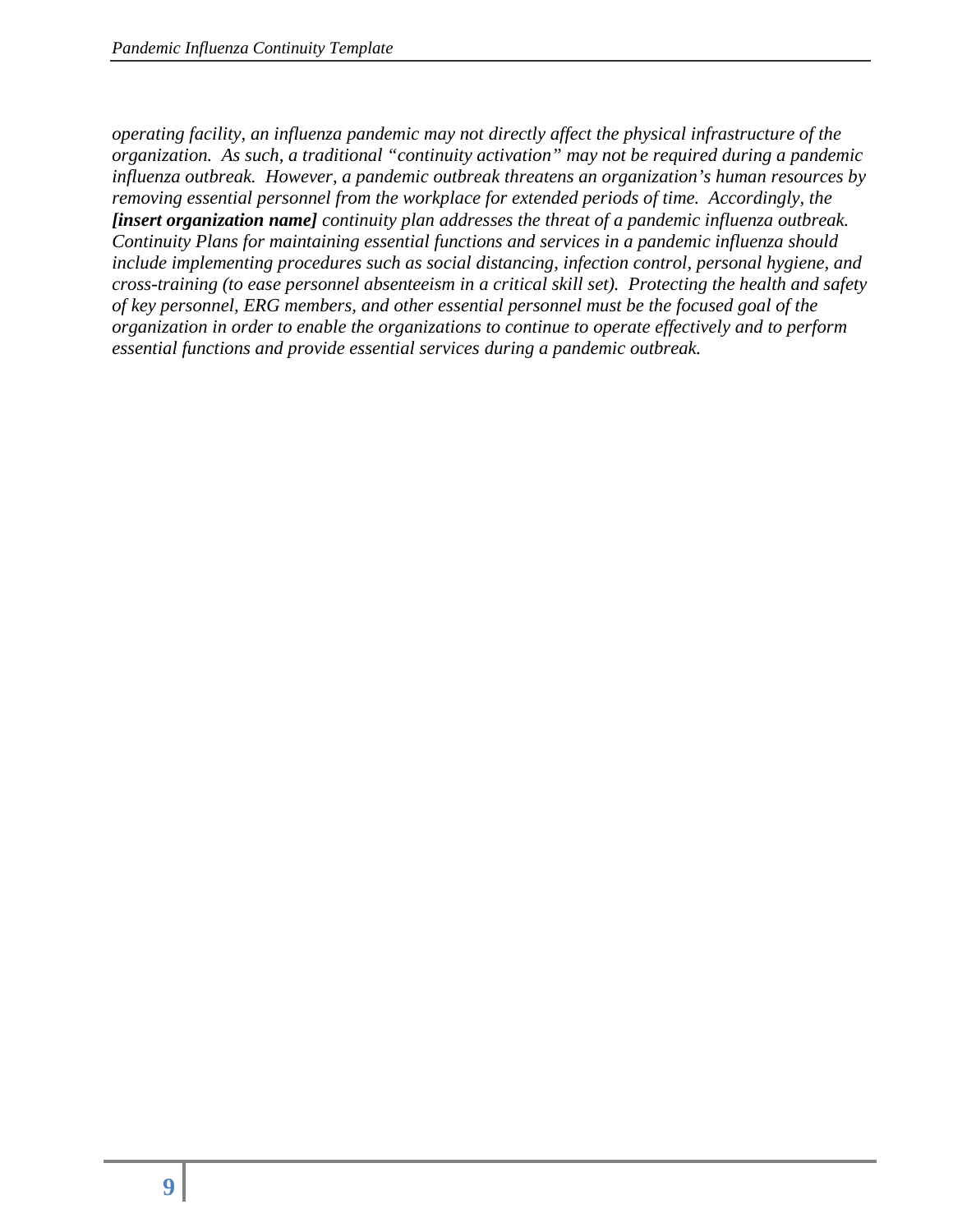#### <span id="page-12-0"></span>**APPENDIX 1: WORLD HEALTH ORGANIZATION PHASES**

The World Health Organizations (WHO) developed an alert system to help inform the world about the seriousness of a pandemic. The alert system has six phases, with Phase 1 having the lowest risk of human cases and Phase 6 posing the greatest risk of pandemic. Organizations are encouraged to monitor the WHO phases and establish continuity "triggers" as deemed appropriate.

The phases are applicable globally and provide a framework to aid countries in pandemic preparedness and response planning. The use of a six-phased approach has been retained. However, the pandemic phases have been re-defined (Table 1). In addition, the time after the first pandemic wave has been elaborated into post peak and post pandemic periods.

| Phase 1                                   | No animal influenza virus circulating among animals has been reported to cause<br>infection in humans.                                                                                                                             |  |  |  |
|-------------------------------------------|------------------------------------------------------------------------------------------------------------------------------------------------------------------------------------------------------------------------------------|--|--|--|
| Phase 2                                   | An animal influenza virus circulating in domesticated or wild animals is known to<br>have caused infection in humans and is therefore considered a specific potential<br>pandemic threat.                                          |  |  |  |
| Phase 3                                   | An animal or human-animal influenza reassortant virus has caused sporadic cases<br>or small clusters of disease in people, but has not resulted in human-to-human<br>transmission sufficient to sustain community-level outbreaks. |  |  |  |
| Phase 4                                   | Human-to-human transmission (H2H) of an animal or human-animal influenza<br>reassortant virus able to sustain community-level outbreaks has been verified.                                                                         |  |  |  |
| Phase 5                                   | The same identified virus has caused sustained community level outbreaks in two<br>or more countries in one WHO region.                                                                                                            |  |  |  |
| Phase 6                                   | In addition to the criteria defined in Phase 5, the same virus has caused sustained<br>community level outbreaks in at least one other country in another WHO region.                                                              |  |  |  |
| Post-Peak<br><b>Period</b>                | Levels of pandemic influenza in most countries with adequate surveillance have<br>dropped below peak levels.                                                                                                                       |  |  |  |
| <b>Possible</b><br><b>New Wave</b>        | Level of pandemic influenza activity in most countries with adequate surveillance<br>rising again.                                                                                                                                 |  |  |  |
| Post-<br><b>Pandemic</b><br><b>Period</b> | Levels of influenza activity have returned to the levels seen for seasonal influenza<br>in most countries with adequate surveillance.                                                                                              |  |  |  |

| Table 1: World Health Organization Pandemic Influenza Phases |  |  |
|--------------------------------------------------------------|--|--|
|                                                              |  |  |

The WHO phases of pandemic alert: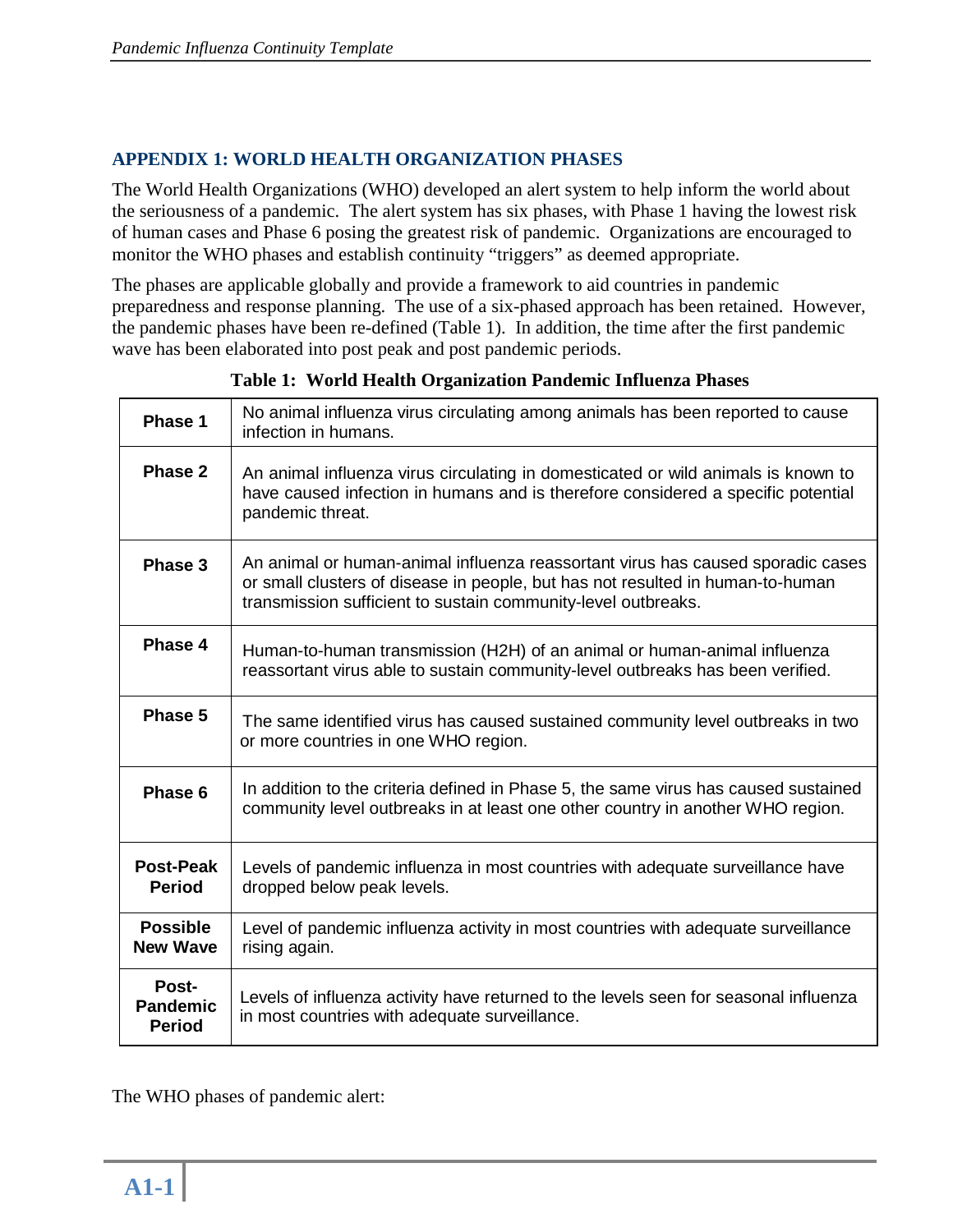In the 2009 revision of the phase descriptions, WHO has retained the use of a six-phased approach for easy incorporation of new recommendations and approaches into existing national preparedness and response plans. The grouping and description of pandemic phases have been revised to make them easier to understand, more precise, and based upon observable phenomena. Phases 1–3 correlate with preparedness, including capacity development and response planning activities, while Phases 4–6 clearly signal the need for response and mitigation efforts. Furthermore, periods after the first pandemic wave are elaborated to facilitate post pandemic recovery activities.

In nature, influenza viruses circulate continuously among animals, especially birds. Even though such viruses might theoretically develop into pandemic viruses, in Phase 1 no viruses circulating among animals have been reported to cause infections in humans.

In Phase 2 an animal influenza virus circulating among domesticated or wild animals is known to have caused infection in humans, and is therefore considered a potential pandemic threat.

In Phase 3, an animal or human-animal influenza reassortant virus has caused sporadic cases or small clusters of disease in people, but has not resulted in human-to-human transmission sufficient to sustain community-level outbreaks. Limited human-to-human transmission may occur under some circumstances, for example, when there is close contact between an infected person and an unprotected caregiver. However, limited transmission under such restricted circumstances does not indicate that the virus has gained the level of transmissibility among humans necessary to cause a pandemic.

Phase 4 is characterized by verified human-to-human transmission of an animal or human-animal influenza reassortant virus able to cause "community-level outbreaks." The ability to cause sustained disease outbreaks in a community marks a significant upwards shift in the risk for a pandemic. Any country that suspects or has verified such an event should urgently consult with WHO so that the situation can be jointly assessed and a decision made by the affected country if implementation of a rapid pandemic containment operation is warranted. Phase 4 indicates a significant increase in risk of a pandemic but does not necessarily mean that a pandemic is a forgone conclusion.

Phase 5 is characterized by human-to-human spread of the virus into at least two countries in one WHO region. While most countries will not be affected at this stage, the declaration of Phase 5 is a strong signal that a pandemic is imminent and that the time to finalize the organization, communication, and implementation of the planned mitigation measures is short.

Phase 6, the pandemic phase, is characterized by community level outbreaks in at least one other country in a different WHO region in addition to the criteria defined in Phase 5. Designation of this phase will indicate that a global pandemic is under way.

During the post-peak period, pandemic disease levels in most countries with adequate surveillance will have dropped below peak observed levels. The post-peak period signifies that pandemic activity appears to be decreasing; however, it is uncertain if additional waves will occur and countries will need to be prepared for a second wave.

Previous pandemics have been characterized by waves of activity spread over months. Once the level of disease activity drops, a critical communications task will be to balance this information with the possibility of another wave. Pandemic waves can be separated by months and an immediate "at-ease" signal may be premature.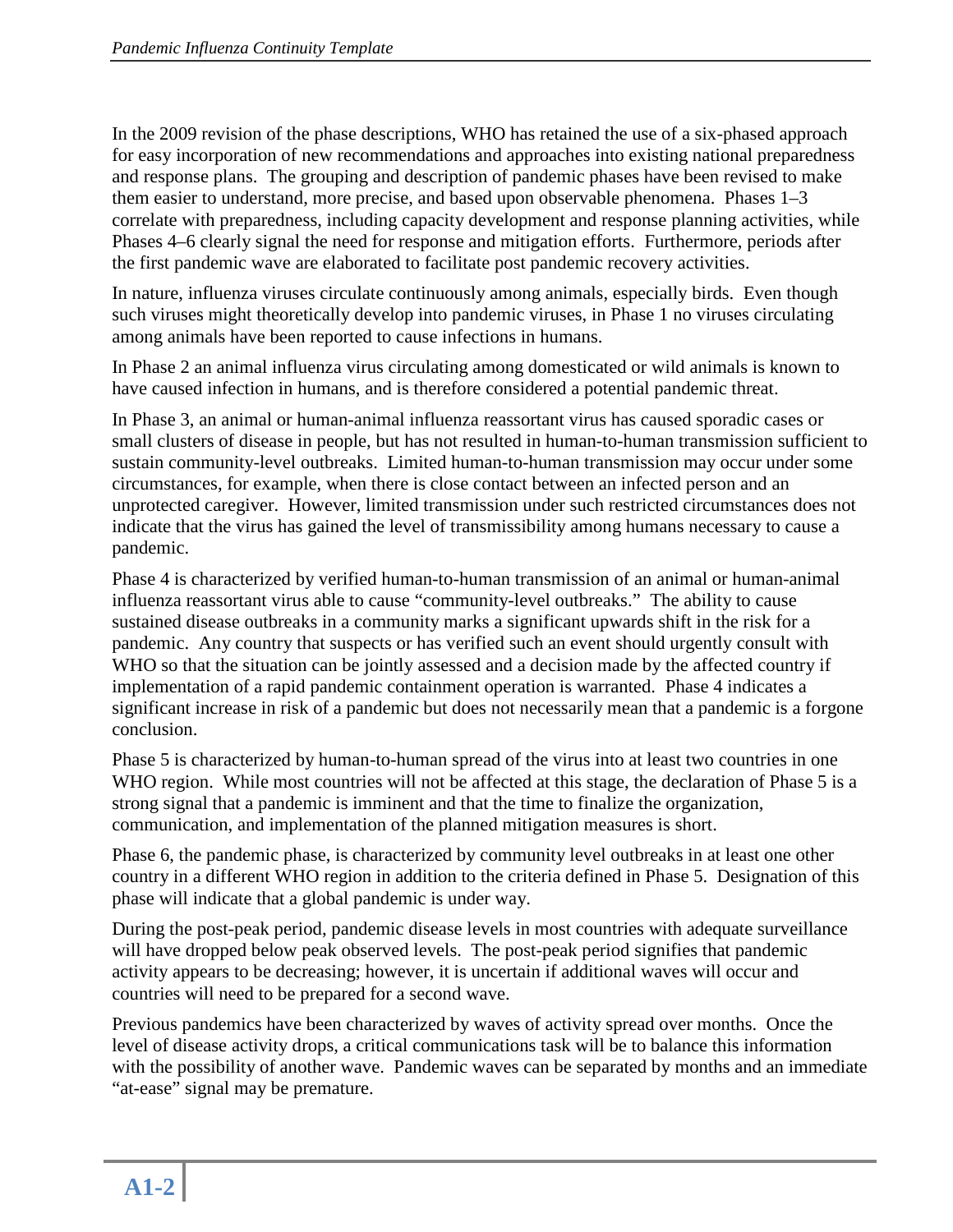In the post-pandemic period, influenza disease activity will have returned to levels normally seen for seasonal influenza. It is expected that the pandemic virus will behave as a seasonal influenza A virus. At this stage, it is important to maintain surveillance and update pandemic preparedness and response plans accordingly. An intensive phase of recovery and evaluation may be required.